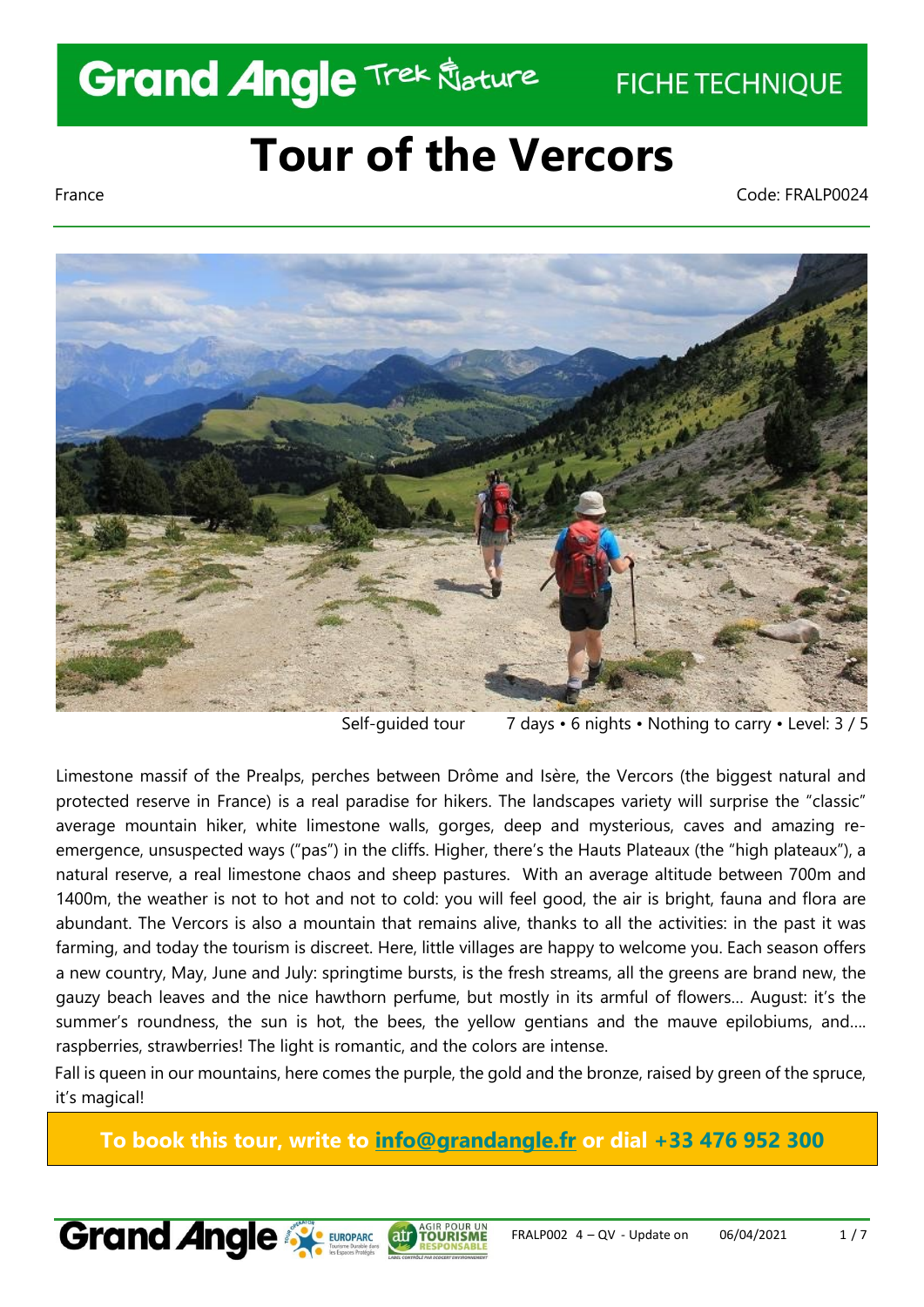# **ITINERARY**

#### **D1 • Arrival**

Arrival by the end of the afternoon or in the evening in Lans en Vercors. **Overnight in a 2\* hotel with swimming pool.** 

#### **D2 • Lans en Vercors - Autrans**

The Vercors North ridges, by the Pas de Bellecombe, and the Pas de l'Ours. On the Molière mountain pasture, you will have a beautiful view over the Alps: 7 massifs including the Mont Blanc. Nice descent to Autrans, in the middle of several hamlets.

*5h30 walking, +650 m, -650 m.* 

#### **Overnight in a 3\* hotel with swimming pool.**

#### **D3 • Autrans - Rencurel**

You pass towards the Pas de Pertuzon by following the GR that will lead you to the beautiful path to Rencurel, a charming little village.

*5h walking, +400 m, -650 m.* 

#### **Overnight in a 2\* hotel with swimming pool.**

#### **D4 • Rencurel – Pont en Royans (or Choranche)**

By the "Pas" of the Ranc and the caves of Choranche. A great day with exceptional sites: Choranche, beautiful whites corries, the waterfalls at Choranche and: the unique cave with thousands of stalactites. You continue to Pont en Royans and its hanging houses over the Bourne river. *6h30 walking, +500 m, -1000 m.* 

**Overnight in a 2\* hotel.** 

#### **D5 • Pont en Royans (or Choranche) – La Chapelle en Vercors**

Short transfer to the pass of Mézelier. Climb to Central Vercors by the "Pas" of Voûtes and the Grand Goulets. The panoramas are superb over the entire massif. You cross a beautiful forest of the Allier; you will see one of the most impressive ways of the Vercors: The Grand Goulets, a narrow gorge sculpted in the limestone. You end your stage in the Chapelle en Vercors.

*5h walking, +870 m, -580 m.* 

*From Choranche: 6h15 walking, +1170 m, -580*

*m.* **Overnight in a 2\* hotel.** 

#### **D6 • La Chapelle en Vercors – Bois Barbu**

Short transfer to Tourtre, Bois Barbu, above Villard de Lans by the "Pas" of St Martin, the valley of Herbouilly and Valchevrière, a former village.

**AUT TOURISME** 

*5h walking, +830 m, -330 m.* 

**Overnight in a 2\* hotel, at the Ferme de Bois Barbu or at the Auberge des Montauds.** 

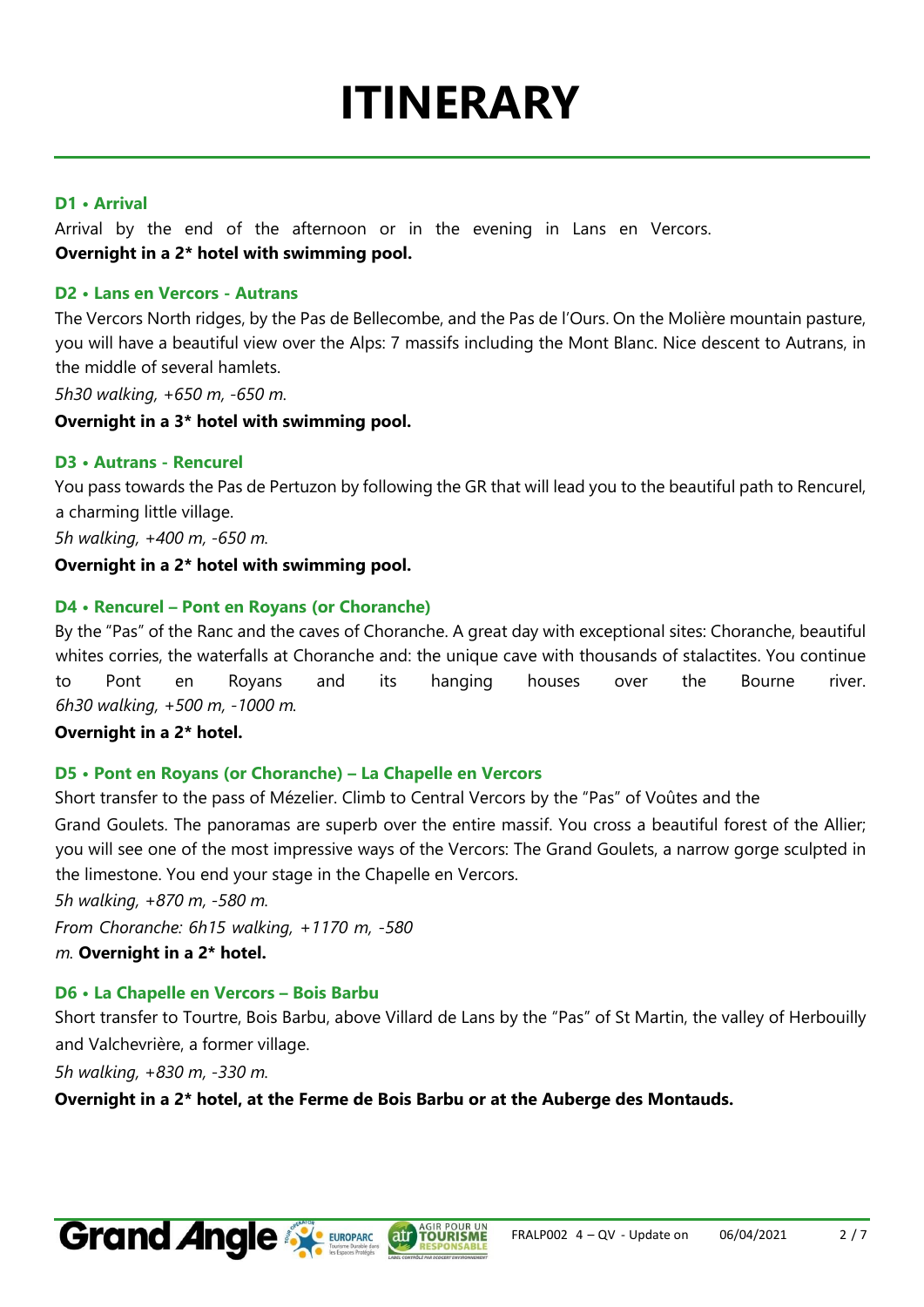#### **D7 • Bois Barbu – Villard de Lans – Lans en Vercors**

Short transfer to "Conversaria", above Villard de Lans. You will reach Lans en Vercors by the path of Sentier Gobert, the Col Vert (and the optional way by the St Michel Peak): beautiful "ecological path" where you will discover the typical North Vercors flora, the path is in balcony and it overlooks the entire Villard valley. The Col de l'Arc pass is a wonderful and easy way; it has a beautiful view over the Belledone and the Oisans massif. The St Michel Peak is the one the Vercors's summit; you will have a wonderful view on the Alps and the North Vercors.

*5h walking, +350 m, -400 m.* 

#### **End of the tour after your hike in Lans en Vercors**

#### **Route changes**

Sometimes we must make slight changes to the outlined itinerary and program as local condition can change due to the weather or to the non-availability of our usual hotel or guesthouse, or in case the authorities forbid the use of a path. Be sure that changes are always done in your interest, for your safety and a better comfort.





**To book this tour, write to [info@grandangle.fr](mailto:info@grandangle.fr) or dial +33 476 952 300**



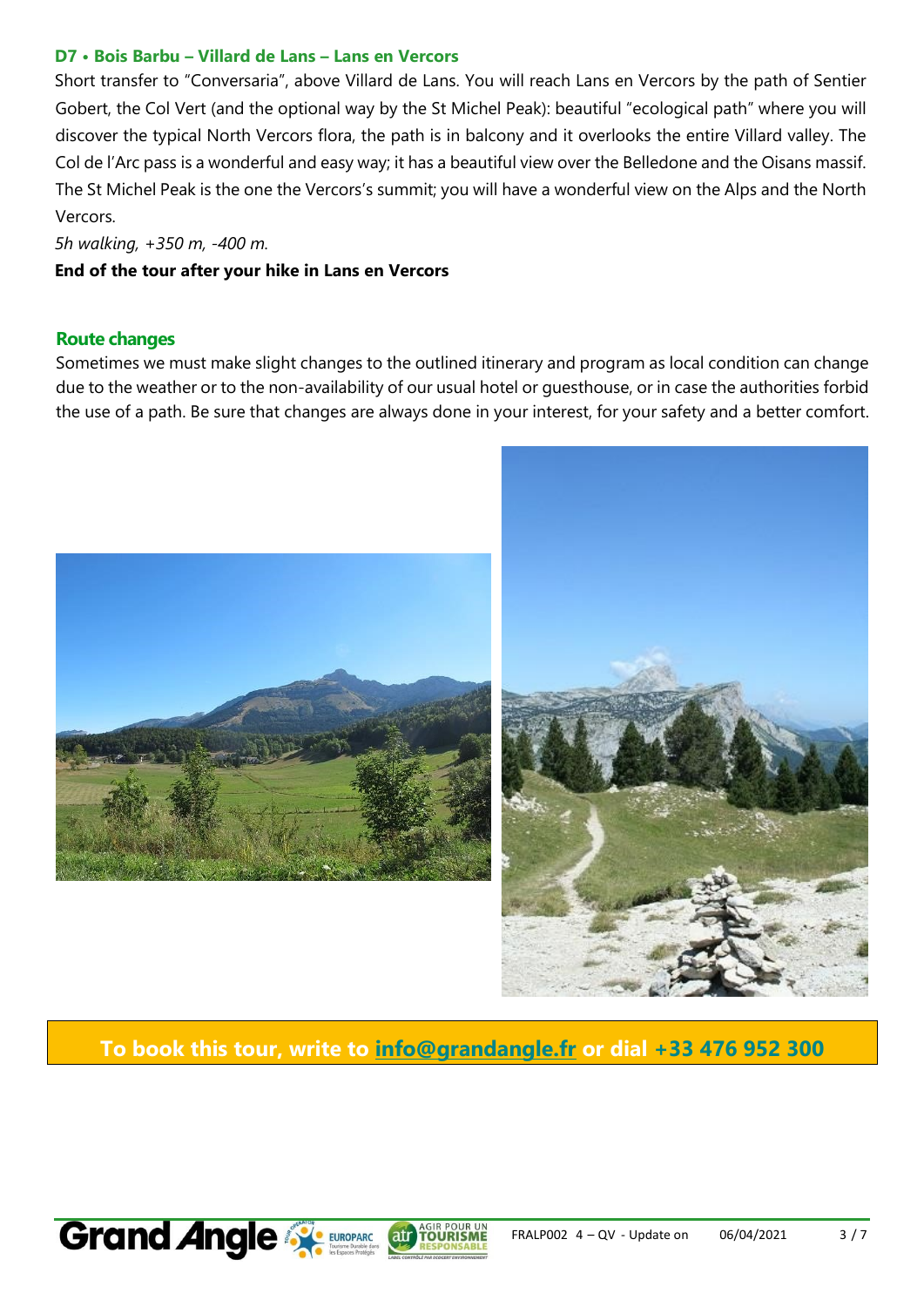## **DETAILS**

*All the information provided, which does not relate directly to that which is included in the price of the trip, must be checked and Grand Angle cannot be held responsible for any inaccuracies in the supplementary information provided.*

## **Level 3 /5**

Average to good walker: you must be in a good shape. There are no particulars technical difficulties, but some stages are long. From 5 to 7 hours walking per day, +500 m to 800 m per day.

## **Luggage**

You only carry a small daypack with your personal belongings, picnic, water, and snacks. Your luggage will be transported by vehicle.

## **Group size**

From 2 people.

## **Travel documents**

This is a self-guided trip. You will have no guide with you. We take care of the booking of hotels and luggage transportation. You will be given a travel pack with digital maps and road books, vouchers for the hotels. All the documents will be delivered to your first accommodation in Lans en Vercors.

## **Duration**

7 days, 6 nights, 6 days of walking.

## **Comfort**

#### **►Accommodation**

In 2\* hotels, one night in a 3\* hotel in Autrans in double/twin bedrooms.

## **► Catering**

Breakfasts are included and taken at the hotel. Lunches are not included but you can order your picnic at the hotels when you arrive (or called 1 day before for Hotel Musée de l'eau). Please let us know at the booking if you have allergy or if you need a special diet; we will do our best to adapt your meals.

## **Start / end**

#### **► Start**

In the evening of day 1 in Lans en Vercors.

#### **► End**

On day 7 after the hike in Lans en Vercors.

## **Public price and departure date**

Departure date at your convenience from May 08<sup>th</sup> to October 10<sup>th</sup>, 2021.

atr TOURIS

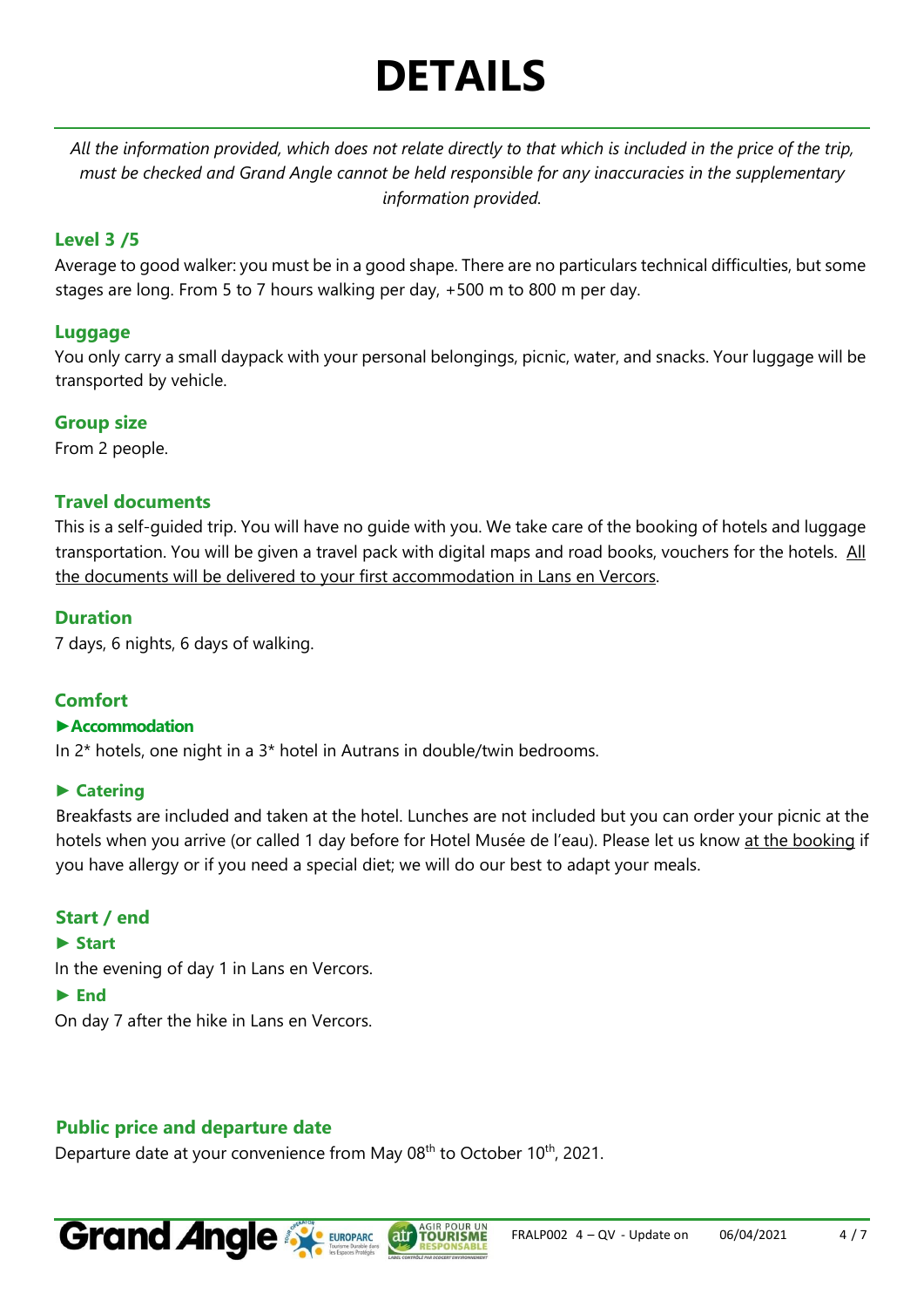High season: from June 28<sup>th</sup> to September 03<sup>rd</sup> 2021. The season is determined with the departure date.

| <b>Period</b> |            | Price per person |
|---------------|------------|------------------|
| From          | To         |                  |
| 08/05/2021    | 27/06/2021 | 695€             |
| 28/06/2021    | 03/09/2021 | 730€             |
| 04/09/2021    | 10/10/2021 | 695€             |
| 08/05/2022    | 27/06/2022 | 715€             |
| 28/06/2022    | 03/09/2022 | 750€             |
| 04/09/2022    | 10/10/2022 | 715€             |

## **To book this tour, write to [info@grandangle.fr](mailto:info@grandangle.fr) or dial +33 476 952 300**

#### **► The price includes:**

- 6 nights accommodation in half-board
- Transfers mentioned in the program
- Travel pack (one for 2 or 3 people)
- Luggage transfers
- Occupancy tax

#### **► The price does not include:**

- Drinks
- Lunch meals
- Visits
- All that is not mentioned in "the price includes"

#### **► Option and extra night per person**

- Single room supplement: + 170  $\epsilon$
- Extra night in half-board in Lans en Vercors (2 people sharing the room): low season: 77  $\epsilon$  per person, high season: 82 € per person

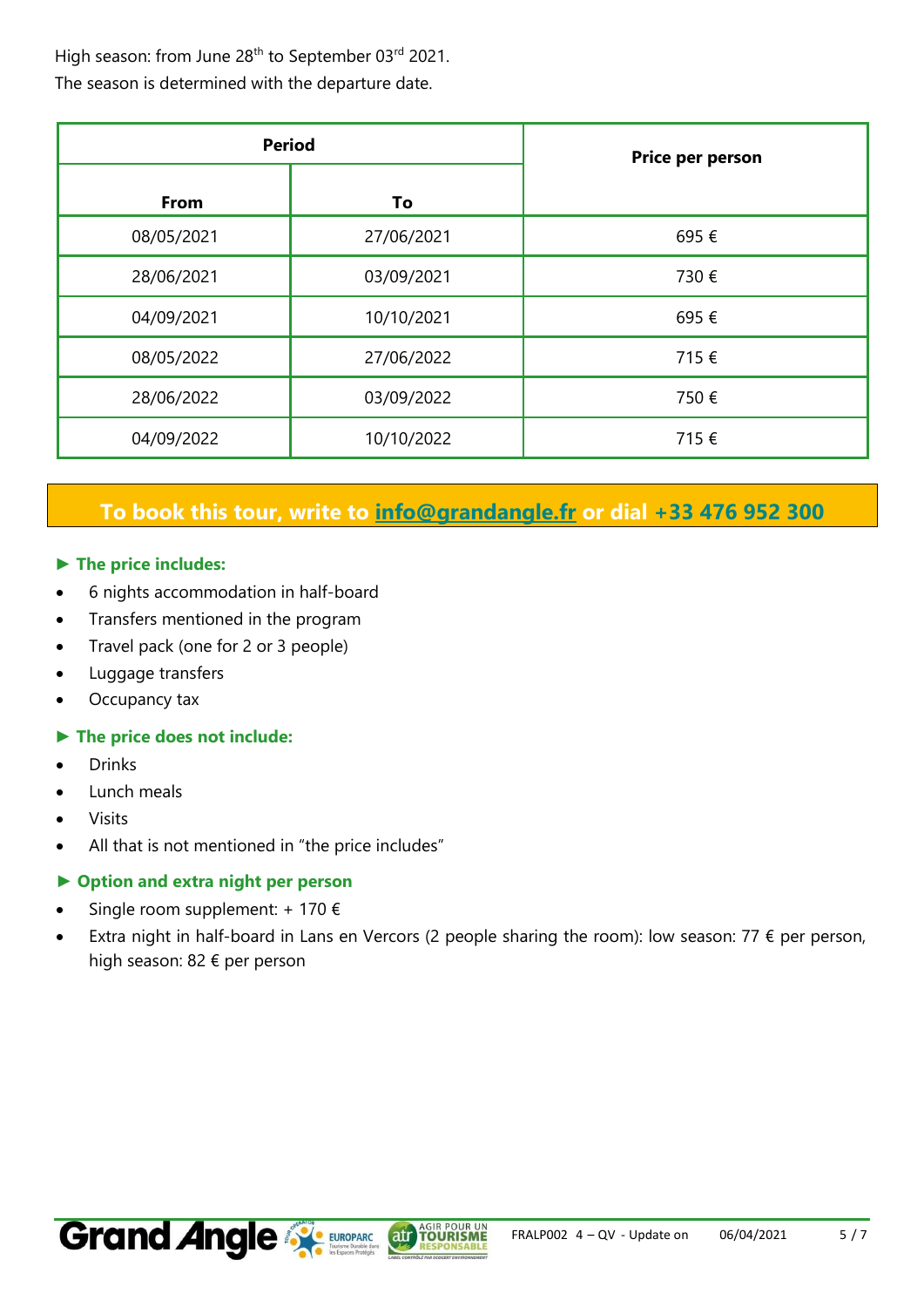## **Getting there**

### **► By car**

Highway "Autoroute Lyon-Grenoble", exit Saint-Egrève centre commercial and then direction, Villard de Lans; stop in Lans en Vercors. If you travel by car you can leave your car at the hotel in Lans en Vercors or close to the hotel in the village (free).

#### **► By train**

Train to Grenoble (TGV), and then bus to Lans en Vercors by VFD buses. The bus station is right next to the train station. For train schedules, see o[n https://www.oui.sncf/.](https://www.oui.sncf/) For buses schedules, see on www.transisere.fr.

Or taxi from Grenoble to Lans en Vercors (Taxi Jallifier: +33 (0)4 76 95 41 45, about 90  $\epsilon$ ).

#### **► By plane**

Grenoble or Lyon airport.

Edinburgh-Grenoble with Easyjet, Dublin-Grenoble with Ryanair, London (Stansted, Luton and Gatwick) with Easyjet and Ryanair.

For more information: [www.easyjet.com](http://www.easyjet.com/) or [www.ryanair.com.](http://www.ryanair.com/) 

Shuttle service from the airport of Grenoble to Grenoble bus station [http://www.grenoble](http://www.grenoble-airport.com/-Navettes-regulieres-.html)[airport.com/Navettes-regulieres-.html.](http://www.grenoble-airport.com/-Navettes-regulieres-.html)

Airport Lyon Saint Exupéry: There is a shuttle service Ouibus from the airport to Grenoble bus station (about 1 hour) : <https://fr.ouibus.com/trajets/grenoble-lyon-aeroport-saint-exupery>

#### **Useful addresses**

- Regional Nature Parc of the Vercors: +33 (0)4 76 94 38 26.
- Tourism office in Lans en Vercors: +33 (0)4 76 95 42 62.
- Tourism office in Villard de Lans : +33 (0)4 76 95 10 38.

#### **Dialing code**

When calling France from an overseas number: 00 33

#### **At your service!**

Our whole team is ready to help make sure your trip runs smoothly, do not hesitate to contact us: we will do everything we can to make sure that your trip is a success.

**AUT TOURISME**